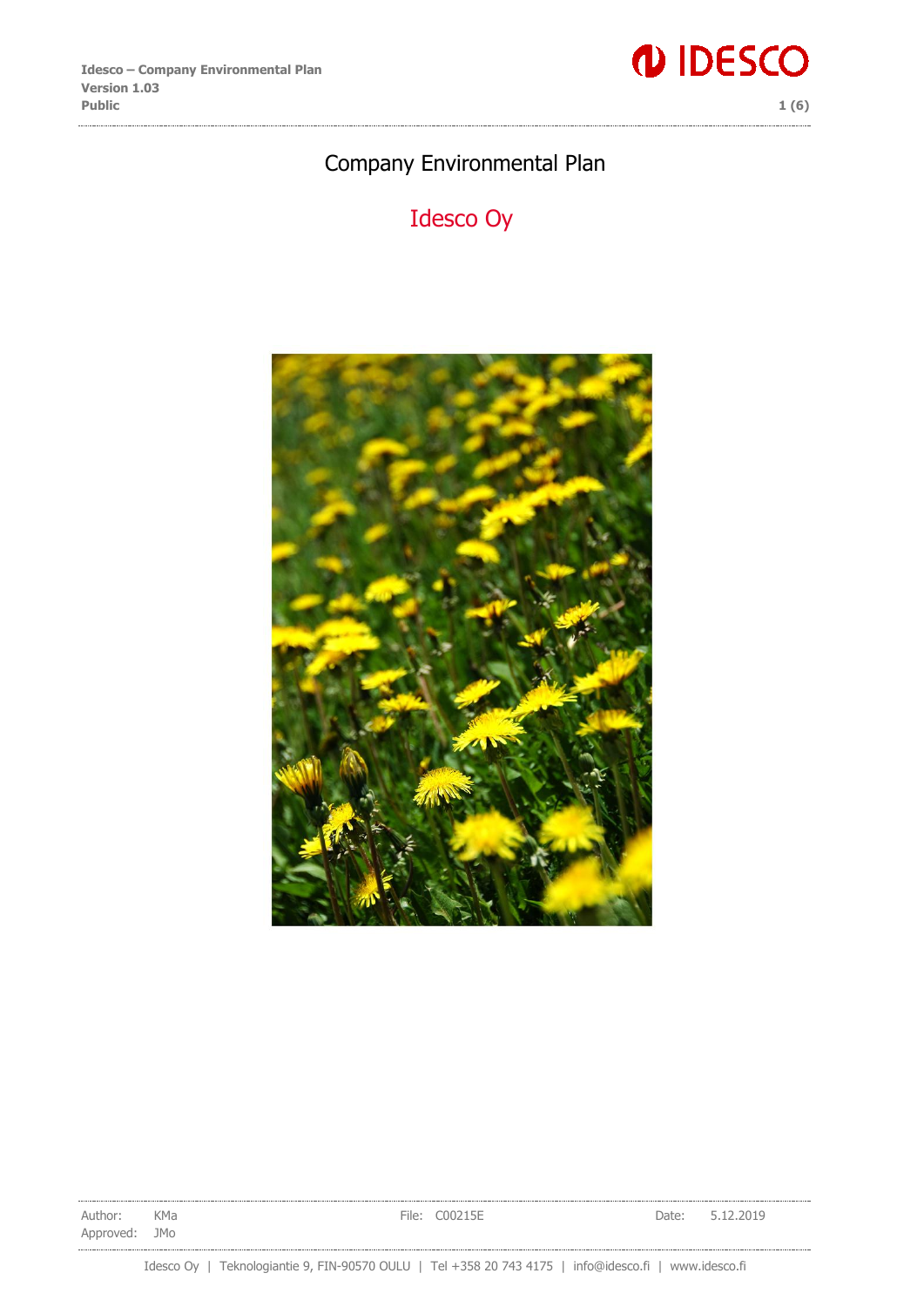# *IDESCO*

| ۰.<br>۰. |         |  |
|----------|---------|--|
|          | ۰.<br>× |  |

| 1.                                                   |  |  |  |  |  |  |  |  |
|------------------------------------------------------|--|--|--|--|--|--|--|--|
| 2.                                                   |  |  |  |  |  |  |  |  |
| 2.1.<br>2.2 <sub>1</sub>                             |  |  |  |  |  |  |  |  |
| 3.                                                   |  |  |  |  |  |  |  |  |
| 3.1.<br>3.2.<br>3.3.<br>3.4.<br>3.5.<br>3.6.<br>3.7. |  |  |  |  |  |  |  |  |
| 4.                                                   |  |  |  |  |  |  |  |  |
| 4.1<br>4.2.<br>4.3.<br>4.4.<br>4.5.                  |  |  |  |  |  |  |  |  |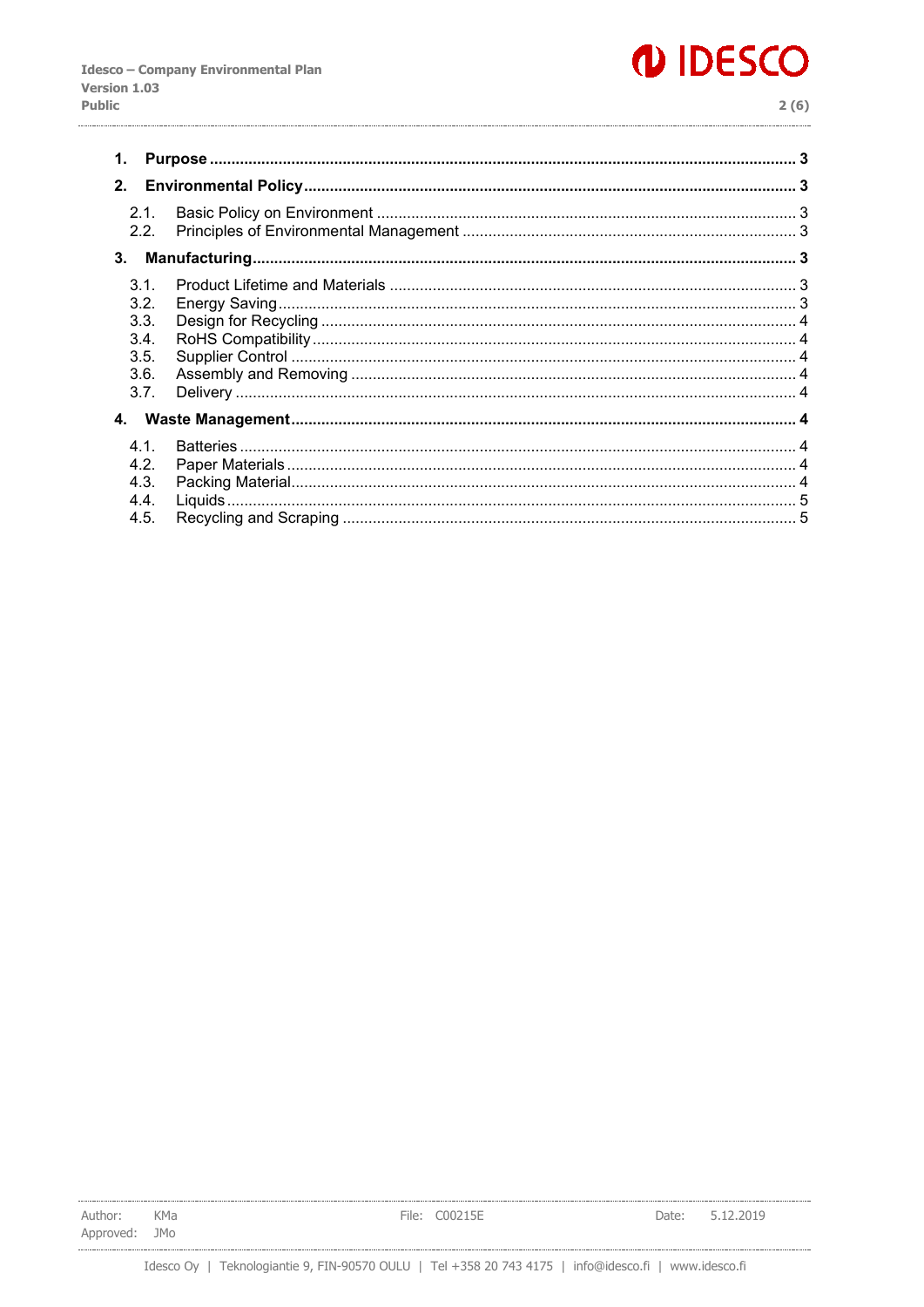

## <span id="page-2-0"></span>1. Purpose

The purpose of the Idesco Environmental Plan is to set guidelines for managing the interface between the environment and Idesco in a way that improves environmental sustainability.

# <span id="page-2-1"></span>2. Environmental Policy

### <span id="page-2-2"></span>2.1. Basic Policy on Environment

We, as an RFID product development company, design and deliver cutting-edge electronics products that are known for their quality and designed to meet the business demands of our customers. Our scalable and versatile solutions help our customers to build secure, cost-effective and user-friendly identification systems which contribute to more productive and effective way of using resources. We deliver these products and services in accordance with our company's environmental policy.

#### <span id="page-2-3"></span>2.2. Principles of Environmental Management

- We meet or exceed all applicable laws and regulations and the industry guidelines.
- We consider that every employee is responsible for actively participating in meeting the targets set by the environmental policy. Employees get training on handling of hazardous materials and recycling.
- We co-operate with local authorities and recycling companies.
- We make every effort to minimize environmental impacts throughout the product lifecycle: from material production and parts manufacturing, through to product assembly, packing, use and end-of-life recycling.
- We develop products that have low energy consumption.
- Regarding end-of-life products, we follow the WEEE standard (see further) and all our products can be appropriately discarded by the discarding services providers.
- When choosing suppliers and contract manufacturers, we lay emphasis on their ability to reduce environmental impacts throughout the supply chain.

## <span id="page-2-4"></span>3. Manufacturing

Our company cares for the entire phase of manufacturing and materials used to manufacturing and packaging the products, the energy needed for production and use of the product. We design them to be easily refurbished when they are no longer usable.

#### <span id="page-2-5"></span>3.1. Product Lifetime and Materials

We reduce the environmental impact of our products throughout their long lifecycle. Our products are designed to have at least a ten years lifecycle in demanding surroundings. We continue to limit the materials used in our products. All materials are selected in order to meet company environmental policy.

Our subcontractors must meet our environmental principles. We expect them to use resources e.g. raw materials effectively, production to meet the laws and regulations and that their operations to be environment friendly.

## <span id="page-2-6"></span>3.2. Energy Saving

Our products have low energy consumption and we continue to improve the energy efficiency.

Author: KMa **File: COO215E** Particle Pate: 5.12.2019 Approved: JMo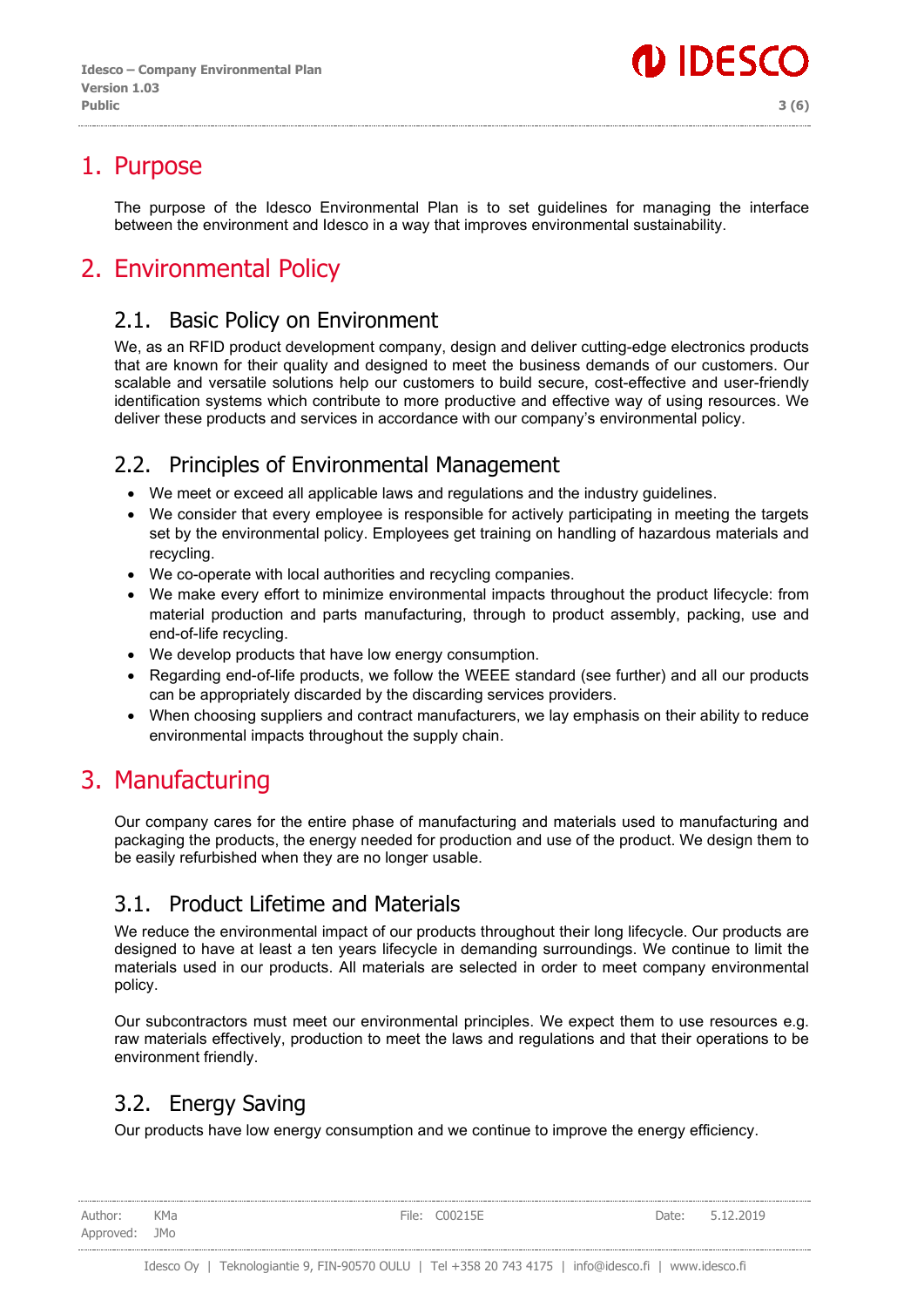## <span id="page-3-0"></span>3.3. Design for Recycling

We implement product design that makes recycling of materials easy, including design for easy disassembly at end-of-life.

## <span id="page-3-1"></span>3.4. RoHS Compatibility

We are following the rules and regulations of RoHS directive and have been developing and launching only RoHS compatible products since it was first launched 1.7.2006.

## <span id="page-3-2"></span>3.5. Supplier Control

Supplier control is essential to ensure that our products have reduced environmental impacts and compliance with environmental laws.

We prioritize suppliers who reduce the environmental impacts of parts and materials. We evaluate each supplier's activities concerning: 1) environmental policy; 2) system for environmental conservation; 3) training; and 4) monitoring of system performance.

The suppliers are obligated to act according to WEEE, RoHS and REACH directives.

#### <span id="page-3-3"></span>3.6. Assembly and Removing

Assembly and removing of the products have been made as easy as possible by regular screws without any un-recycling materials.

#### <span id="page-3-4"></span>3.7. Delivery

We collect delivered product for big quantities per package, aiming to minimize amount of packing material and transportation impacts for the environment. Paper/cartons used for packing are 98 % from recycled fiber. We also recycle and re-use packing material for our own purposes.

## <span id="page-3-5"></span>4. Waste Management

#### <span id="page-3-6"></span>4.1. Batteries

We collect all used batteries and take them to a named battery waste disposal cabinet from where it is collected and transported to a waste disposal plant. This process is managed by our facilities provider.

#### <span id="page-3-7"></span>4.2. Paper Materials

Office and packing paper material, which is suitable for recycling, is collected and sent for recycling.

#### <span id="page-3-8"></span>4.3. Packing Material

We report yearly all used packing material; new, received, used and re-used, sold and bought. The usage is reported to Rinki Oy (Environmental Register of Packaging). Packing materials are mostly made of recycled fibre.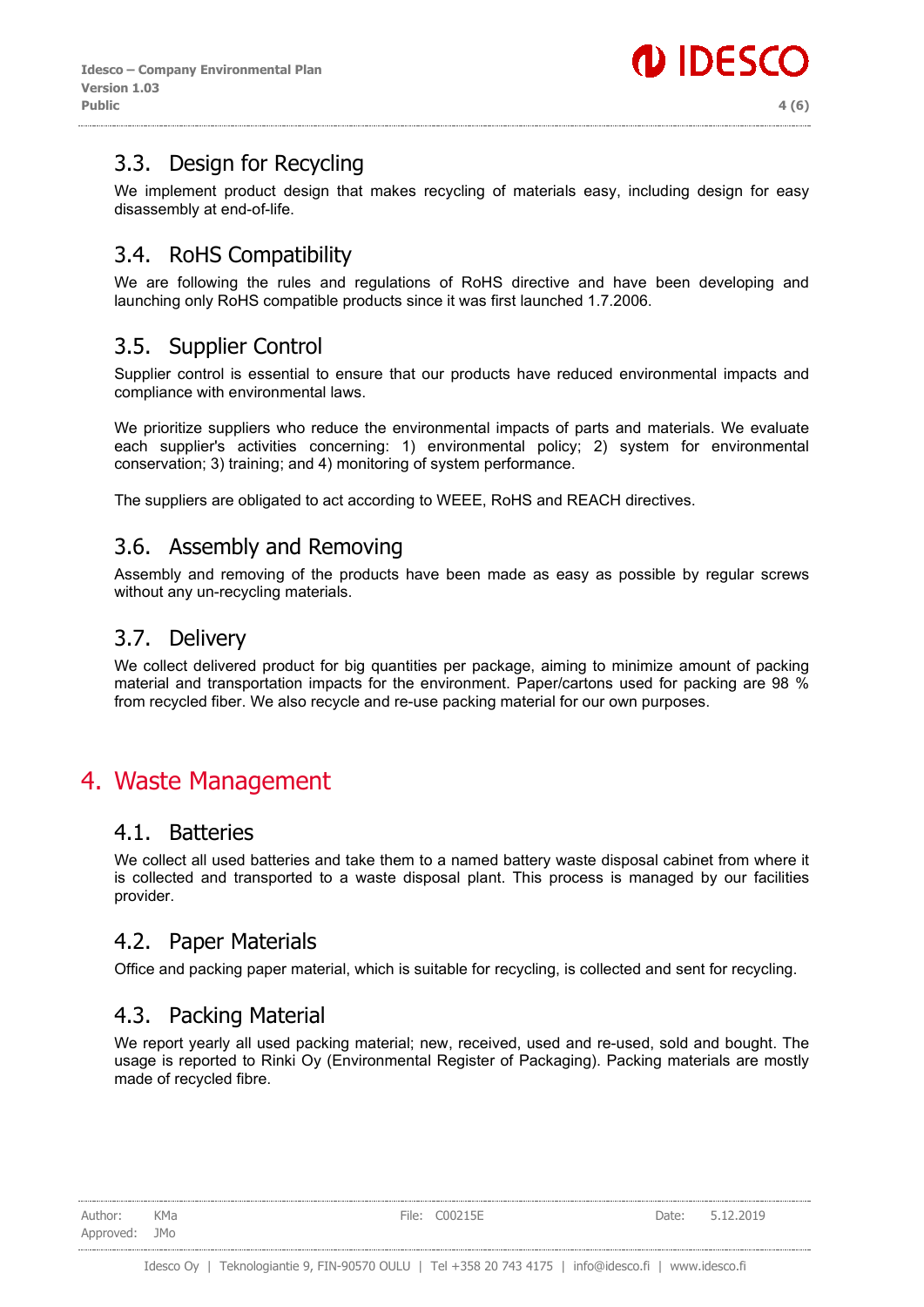

#### **Suomen Pakkauskierrätys Rinki Oy**

Suomen Pakkauskierrätys Rinki Oy is a non-profit firm, operating in conjunction with producer organisations in the packaging sector. It helps companies to fulfil packaging recovery obligations economically and easily.

Companies with a turnover of at least 1M€ who sell products to Finland's markets, hold a packaging recovery obligation/producer responsibility. By making a contract with Rinki a company transfers the abovementioned obligation to the producer organisations. (https://rinkiin.fi/for-firms/producerresponsibility/)

#### <span id="page-4-0"></span>4.4. Liquids

Hazardous waste and obsolete liquids are taken to hazardous waste disposal plant held by Lassila & Tikanoja Oy.

#### **Lassila & Tikanoja Oy**

Lassila & Tikanoja is a service company that is putting the circular economy into practice. Together *with our customers, we keep materials, properties and factories in productive use for as long as possible and we enhance the use of raw materials and energy. We help our customers maintain the value of their properties and materials while protecting the environment. We achieve this by delivering responsible and sustainable service solutions that make the daily lives of our customers easier. With operations in Finland, Sweden and Russia, L&T employs 8,600 people. Net sales in 2018 amounted to EUR 802.2 million. L&T is listed on Nasdaq Helsinki.*

#### <span id="page-4-1"></span>4.5. Recycling and Scraping

We follow the WEEE directive concerning recycling and scraping.

In the EU countries, customers have the option of discarding old Idesco products free of charge at municipal collection points. The way how the collection is arranged, differs by municipality.

Information, such as the address and opening hours of the waste collection point, can be found in municipal guides or web sites. Another option is to return old equipment to Idesco.

All electronic, aluminium, metal and plastic waste is delivered to Kuusakoski Oy for recycling.

#### **Kuusakoski Oy**

*We are a customer-focused, pioneering, environmentally friendly provider of recycling services with an international track record. A passion for the deeper understanding of materials and recycling drives our innovations and helps us develop more efficient recycling solutions. We strive to be unconditionally ethical and transparent in everything that we do ‒ and this makes us a reliable partner. Kuusakoski Group Oy comprises the recycling company Kuusakoski Oy and its subsidiaries, and foundry operator Alteams Oy and its subsidiaries.*

*Kuusakoski Recycling in 2018*

- *Turnover 518M€*
- *Total volume of recycled and processed material: approximately 2 million tonnes*